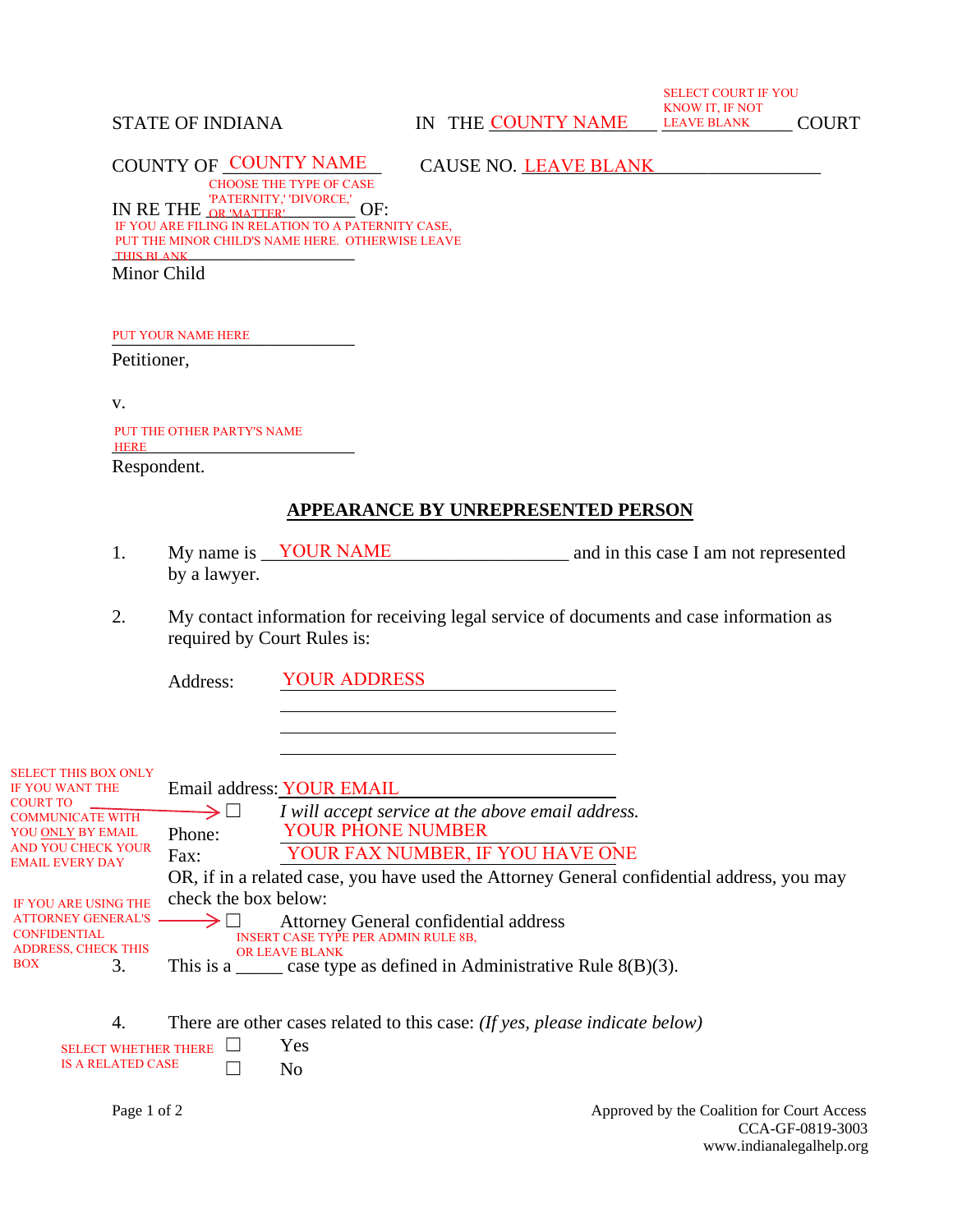| Caption and case number of related cases:<br>IF THERE IS A RELATED CASE, COMPLETE THIS INFORMATION |           |  |  |  |  |  |
|----------------------------------------------------------------------------------------------------|-----------|--|--|--|--|--|
| Caption:                                                                                           | Case No.: |  |  |  |  |  |
| Caption:                                                                                           | Case No.: |  |  |  |  |  |
| Caption:                                                                                           | Case No.: |  |  |  |  |  |

Additional information as required by local rule: IF ADDITIONAL INFORMATION IS REQUIRED BY LOCAL RULE, INSERT IT HERE.

> **Signature** PRINT THIS FORM AND SIGN HERE

**This appearance is filed with a Verified Motion For Fee Waiver. There is no other party to serve.**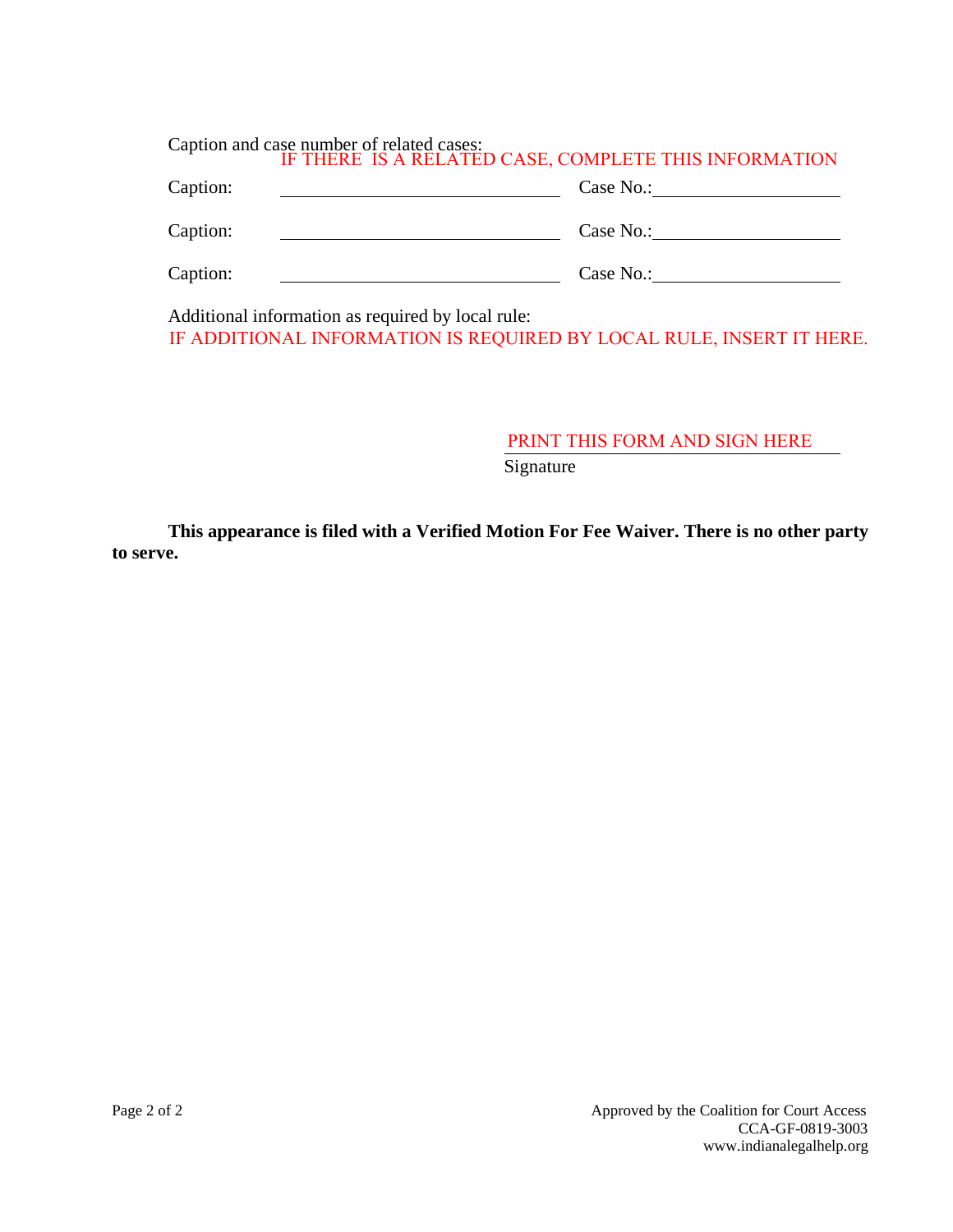| <b>STATE OF INDIANA</b> |
|-------------------------|
|-------------------------|

IN THE  $\_\_$ 

COUNTY OF \_\_\_\_\_\_\_\_\_\_\_\_\_\_\_\_\_\_ CAUSE NO. \_\_\_\_\_\_\_\_\_\_\_\_\_\_\_\_\_\_\_\_\_\_\_\_\_\_\_\_\_\_\_

IN RE THE **OF:** 

FOR THE SECTION ABOVE THE DOTTED LINE, LOOK AT THE FIRST FORM YOU FILLED OUT AND COPY THE INFORMATION HERE.

\_\_\_\_\_\_\_\_\_\_\_\_\_\_\_\_\_\_\_\_\_\_\_\_ Minor Child *(Paternity Only)*

\_\_\_\_\_\_\_\_\_\_\_\_\_\_\_\_\_\_\_\_\_\_\_\_ Petitioner,

v.

**\_\_\_\_\_\_\_\_\_\_\_\_\_\_\_\_\_\_\_\_\_\_\_\_** Respondent.

## **VERIFIED MOTION FOR FEE WAIVER**  ----------------------------------------------------------------------------------------------------------------------------------

The Petitioner now states:

1. I wish to file this action and I believe I have a case with merit.

2. I cannot pay any of the filing fees or other costs of this action because I do not have sufficient income or resources.

3. I live with the following persons who are over eighteen (18) years of age \_\_\_\_\_\_\_\_\_\_\_\_\_\_\_\_\_\_\_\_\_\_\_\_\_\_\_\_\_\_\_\_\_\_\_\_\_\_\_\_\_\_\_\_\_\_\_\_\_\_\_\_\_\_\_\_\_\_\_\_\_\_\_\_\_\_\_\_\_\_\_\_\_\_\_\_\_\_\_\_\_\_\_\_. NAMES OF THE PEOPLE YOU LIVE WITH WHO ARE OVER 18 YEARS OLD.

4. I live with the following persons who are **under** eighteen (18) years of age \_\_\_\_\_\_\_\_\_\_\_\_\_\_\_\_\_\_\_\_\_\_\_\_\_\_\_\_\_\_\_\_\_\_\_\_\_\_\_\_\_\_\_\_\_\_\_\_\_\_\_\_\_\_\_\_\_\_\_\_\_\_\_\_\_\_\_\_\_\_\_\_\_\_\_\_\_\_\_\_\_\_\_\_. NAMES OF THE CHILDREN YOU LIVE WITH.

5. I am responsible for the financial support of the following people **who live in my household** \_\_\_\_\_\_\_\_\_\_\_\_\_\_\_\_\_\_\_\_\_\_\_\_\_\_\_\_\_\_\_\_\_\_\_\_\_\_\_\_\_\_\_\_\_\_\_\_\_\_\_\_\_\_\_\_\_\_\_\_\_\_\_\_\_\_\_\_\_\_\_\_\_\_\_\_\_\_\_\_\_\_\_\_. NAMES OF THE PEOPLE YOU LIVE WITH THAT YOU FINANCIALLY SUPPORT.

6. The combined income of all persons I am responsible for supporting is \$\_TOTAL INCOME OF ALL per month **(total from below).** THE PEOPLE YOU

**FINANCIALLY** SUPPORT

## **Income Received Each Month (before taxes)**

| Wages (\$ <b>HOURLY PAY</b> per hour x <b>HOURS</b> WORKED | <b>\$ TOTAL MONTHLY WORK INCOME</b>         |  |
|------------------------------------------------------------|---------------------------------------------|--|
| <b>EACH MONTH</b><br>hours per month)                      |                                             |  |
| <b>Unemployment Compensation</b>                           | TOTAL MONTHLY UNEMPLOYMENT                  |  |
| <b>AFDC/TANF Benefits</b>                                  | <b>TOTAL MONTHLY AFCS/TANF</b>              |  |
| <b>SSI/SSD Benefits</b>                                    | \$<br><b>TOTAL MONTHLY SSI/SSD BENEFITS</b> |  |
| Child Support                                              | TOTAL MONTHLY CHILD SUPPORT RECEIVED        |  |
| Other (please describe)<br>DESCRIPTION OF OTHER MONTHLY    | \$<br><b>TOTAL OF OTHER MONTHLY INCOME</b>  |  |
| <b>INCOME YOU RECEIVE</b>                                  |                                             |  |
|                                                            |                                             |  |
|                                                            |                                             |  |
|                                                            |                                             |  |
|                                                            |                                             |  |
|                                                            |                                             |  |
|                                                            |                                             |  |
| <b>Total Income</b>                                        | <b>\$ TOTAL INCOME</b>                      |  |

7. We have  $\frac{\text{AMONT IN BANK}}{\text{NBNK}}$  in the bank.

8. Our expenses total \$**\_\_\_\_\_\_\_\_\_\_\_\_\_\_\_\_\_\_\_\_\_\_\_\_\_\_\_\_** per month. (**Total from below**).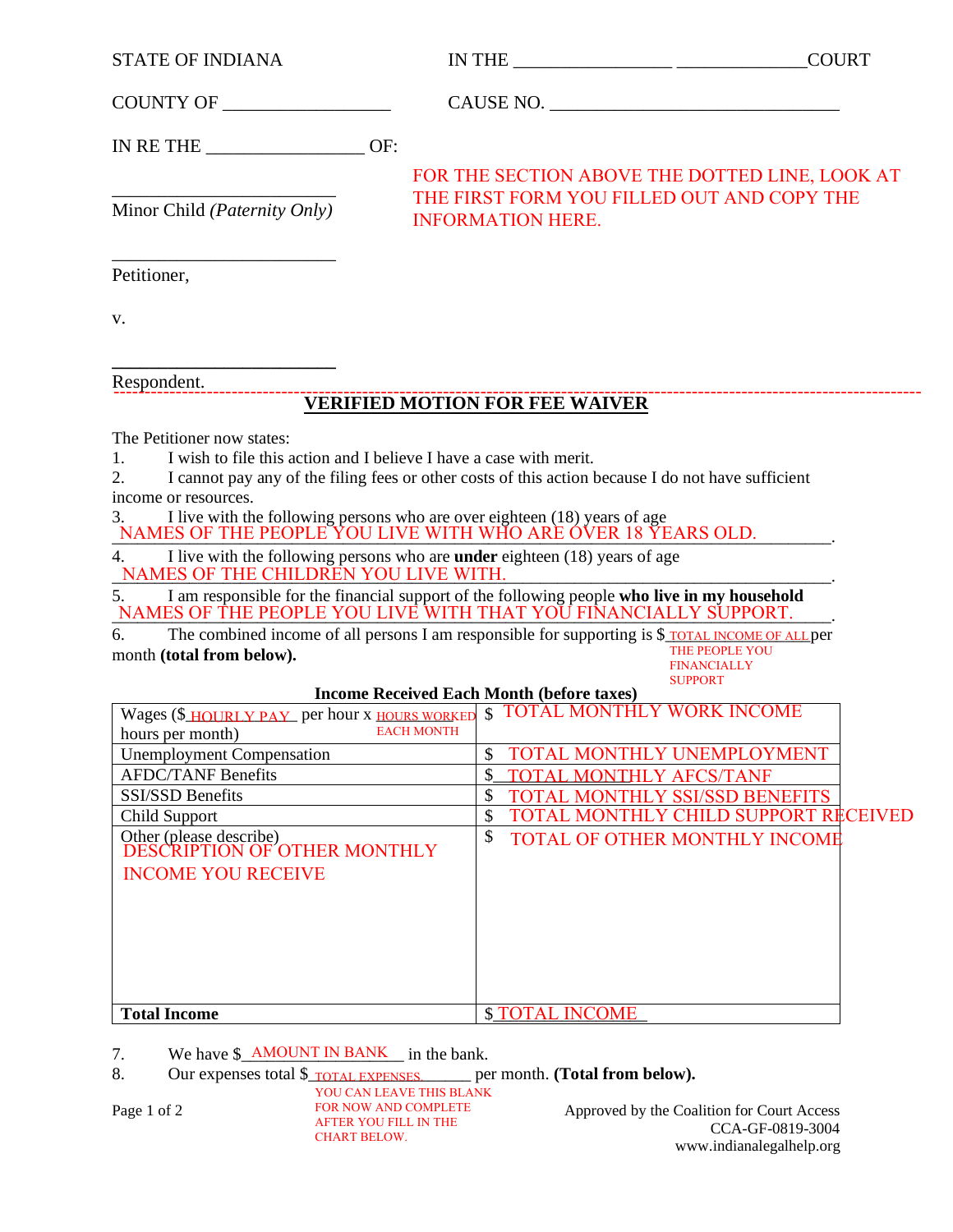| <b>Monthly Expenses</b>                                                             |                                          |  |  |  |  |  |  |
|-------------------------------------------------------------------------------------|------------------------------------------|--|--|--|--|--|--|
| Housing (Rent, Contract, or Mortgage)                                               | <b>\$ MONTHLY COST OF HOUSING</b>        |  |  |  |  |  |  |
| Utilities (Gas, Elective, Water, Phone, etc.)                                       | <b>\$ MONTHLY TOTAL OF UTILITY BILLS</b> |  |  |  |  |  |  |
| Food                                                                                | <b>\$ MONTHLY COST OF FOOD</b>           |  |  |  |  |  |  |
| Child Care                                                                          | \$ MONTHLY COST OF CHID CARE             |  |  |  |  |  |  |
| <b>Medical Bills</b>                                                                | <b>S MONTHLY COST OF MEDICAL BILLS</b>   |  |  |  |  |  |  |
| Transportation                                                                      | \$<br>MONTHLY COST OF TRANSPORTATION     |  |  |  |  |  |  |
| Insurance (Car, Medical, and/or Property)                                           | <b>\$ MONTHLY INSURANCE COST</b>         |  |  |  |  |  |  |
| Child Support                                                                       | <b>\$ MONTHLY CHILD SUPPORT PAID</b>     |  |  |  |  |  |  |
| Other (please describe)<br><b>DESCRIBE OTHER MONTHLY EXPENSES</b><br><b>YOU PAY</b> | <b>\$ OTHER MONTHLY EXPENSES TOTAL</b>   |  |  |  |  |  |  |
| <b>Total Expenses</b>                                                               | <b>\$ TOTAL OF ALL MONTHLY EXPENSES</b>  |  |  |  |  |  |  |

**I request that this Court waive all costs of this action and allow me to proceed without the payment of any filing fees or other costs.** 

**There is no other party to serve.** 

**I affirm under penalties for perjury that the foregoing representations and statements are true.** 

PRINT THIS FORM AND DATE HERE<br>Date

Signature PRINT THIS FORM AND SIGN HERE

\_\_\_\_\_\_\_\_\_\_\_\_\_\_\_\_\_\_\_\_\_\_\_\_\_\_\_\_\_\_ YOUR NAMEPrinted Name